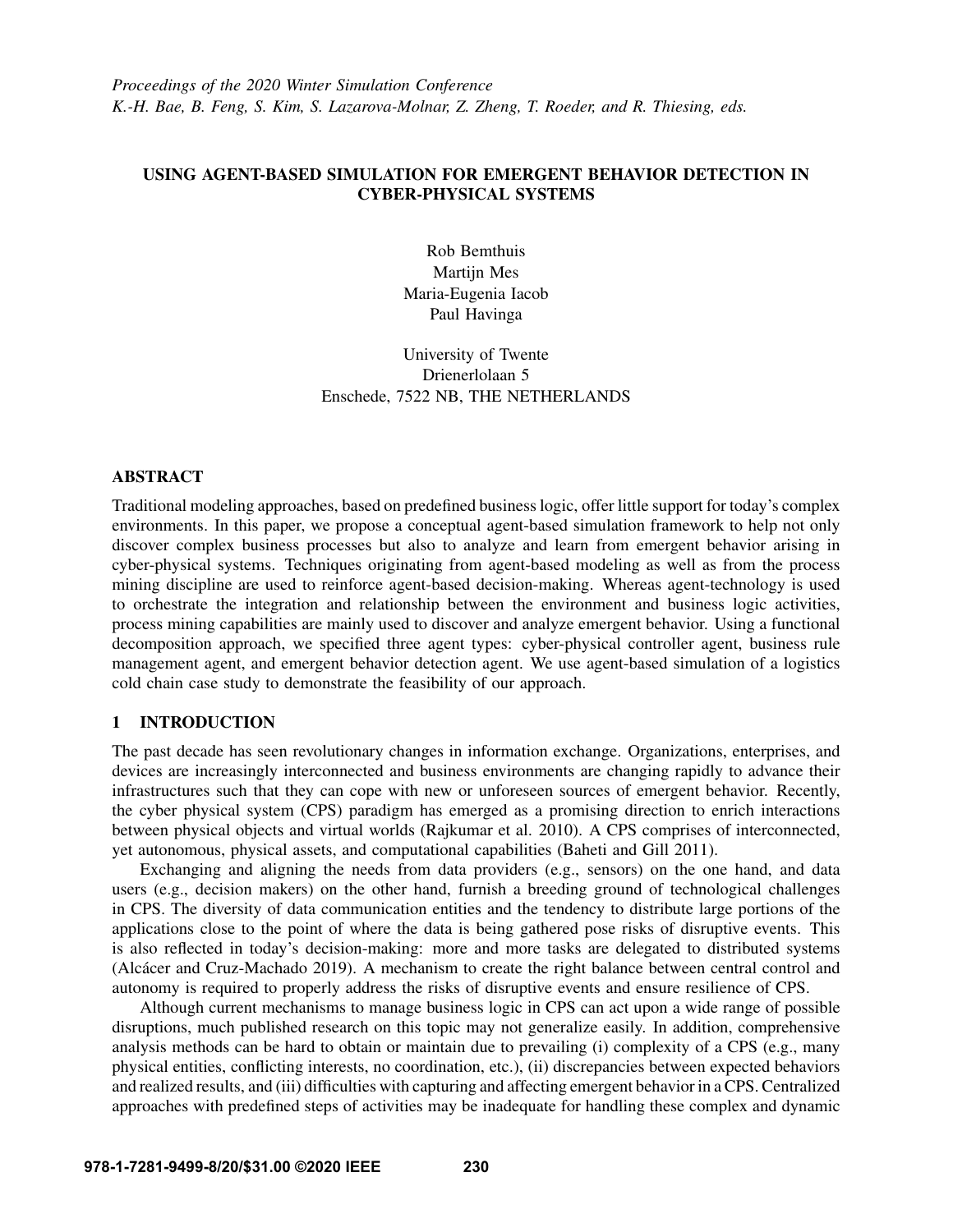environments [\(Wang and Wang 2006\)](#page-11-1). Another challenge is that before business logic can be modeled and managed, it first needs to be captured and extracted, which is often left to analyst's intuition [\(Levina et al.](#page-11-2) [2010\)](#page-11-2). Furthermore, CPSs representing both physical and cyber parts require information at design-time to verify and validate the designed models but also at run-time for monitoring and reconfiguration [\(Graja](#page-11-3) [et al. 2020\)](#page-11-3), which imperatively requires a form of self-learning behavior. A promising way to handle these challenges is to focus on the individual agents of a system and the emerging behavior arising from the interactions between these agents. As there is not much published research available on modeling business logic in such a way, we decide to focus on this. More precisely, we present an agent-based simulation (ABS) model to show how a CPS could be enhanced such that it could properly handle disruptions.

The objective of this paper is to develop an ABS framework in which the interaction and relationship between a CPS environment and business logic activities can be observed and managed. Simulating this type of symbiosis can be an appropriate approach for determining how to coordinate business logic tasks and comprise it in CPSs. By embedding a gradual and iterative approach, we aim to create a feedback loop in which the agents can learn from discovered emergent behavior. In turn, to capture insights into emergence, we decide to use process mining techniques. The contribution of this work is twofold: (1) we propose an ABS framework to evaluate the planning and control of business logic utilizing process mining to capture the emergent behavior in CPSs, and (2) we show how our framework can be applied by demonstrating its applicability to a case study from the logistics domain.

The remainder of this paper is structured as follows. Section [2](#page-1-0) provides background materials and contrasts related work. Section [3](#page-2-0) presents the ABS framework. Section [4](#page-5-0) discusses the logistics case study. Section [5](#page-6-0) gives the experimental setup. Section [6](#page-8-0) presents our model verification and validation. We end with conclusions and directions for further research in Section [7.](#page-10-2)

## <span id="page-1-0"></span>2 BACKGROUND AND LITERATURE REVIEW

This section provides background on agent-based models focusing on analyzing emergent behavior. Subsequently, this section gives an overview of related works on business logic and process mining.

It is well known that emergent behavior results from the interactions between individual agents. A classic example is the phenomenon of flocking birds: autonomous birds behave according to simple local rules, but as part of a community each bird is engaging in the community's self-organizing behavior, and flocking patterns emerge. We follow the definition of emergence as given by [Grieves and Vickers](#page-11-4) [\(2017\),](#page-11-4) which describes emergence as a result of unfamiliar and unique behavior that has occurred or as unrecognized behavior that has been a possibility from inception. Without disregarding all accounts of emergence and agent-based modeling, we will now address some approaches used to discover or analyze emergence for ABS models. [Van der Zwet et al. \(2019\)](#page-11-5) propose an agent-based model to study how the interactions of individuals under different conditions lead to emergence. In a broader sense, [Lee](#page-11-6) [et al. \(1998\)](#page-11-6) study the performance and scalability of multi-agent applications, by considering different hierarchical relational structures. Although these two studies demonstrate how agent strategies can impact emergent behaviors, the decisions of the agents are not updated based on the resulting observed emergent phenomena. To highlight the potential, however, research of [Choi et al. \(2001\)](#page-11-7) examines the trade-off between agent control and emergence. They underpin the importance of being able to not only control agent activities but also remain vigilant, observe what emerges, and make decisions appropriately, which is in line with our envisioned work. Further empirical evidence needs to be obtained to examine relationships that cause emergent phenomena of agent behavior. In this paper, we extend the typical ABS approach by embedding techniques and algorithms for emergent behavior analysis. We show how the feedback mechanism between agents, as conceptualized by [Bemthuis et al. \(2019\),](#page-10-3) and emergent behavior analysis methods can be realized. We decide to focus on analyzing data from the environment and amplify this with an agent-based decision support system for CPSs.

Business logic describes how the business derives actions from conditions [\(Von Halle and Goldberg](#page-11-8) [2010\)](#page-11-8) and transforms data to value. The evaluation of the conditions can be expressed in so-called business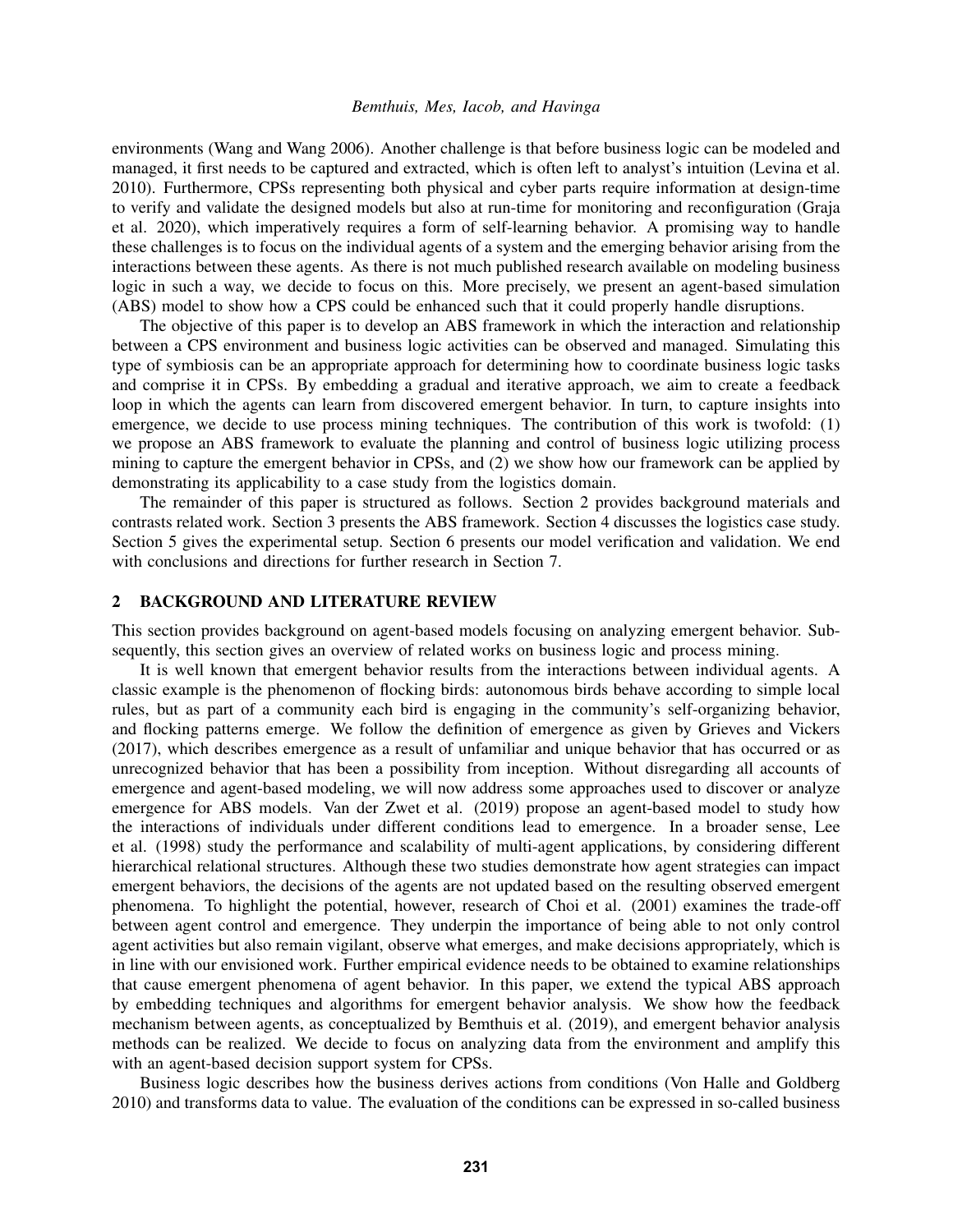rules, which are statements and criteria used to guide behavior, shape judgments, or make decisions [\(Ross](#page-11-9) [2013\)](#page-11-9). A business rule is under business jurisdiction, which means that a business can enact, revise, and discontinue their rules as they deem appropriate. The aforementioned operational constraints, exception handling, and business strategy may also play a role. Several studies put forward the idea of embedding the business logic in software systems close to the point where the data are collected using, e.g., mobile devices. For example, [Zhao et al. \(2012\)](#page-11-10) incorporate business logic into RFID-enabled applications. Their model extracts events from RFID data and guides the behaviors and interactions of involved objects in response to the extracted events and a set of pre-defined business rules. [Levina et al. \(2010\)](#page-11-2) suggest a method to elicit business rules from business process models. In the same vein of these works, we provide a means to incorporate business logic at a cyber-physical level, and at the same time update decision-making as well, by evaluating emergent behavior.

The goal of process mining is to discover, monitor, and analyze processes by extracting process knowledge and process relation information from event logs [\(Van der Aalst 2011\)](#page-11-11). Event logs consist of business events described by at least three attributes: case, activity, and timestamp. The case, or process instance, refers to the event's object that undergoes the process (e.g., a customer order). An activity represents a well-defined step in the business process (e.g., pick-up customer order). The sequence of events for a particular case is called a trace. A timestamp denotes the moment the activity is executed. Additionally, the event log can store other detailed information on events concerning, for example, the resource involved (e.g., a person or machine) and transactional data (e.g., costs). From the traces, process models can be generated, which can be analyzed from various perspectives [\(Van der Aalst et al. 2011\)](#page-11-12). Even though some research on modeling approaches for rapidly changing environments are available regarding process mining, the level of coping with CPSs is still limited. [Augusto et al. \(2016\)](#page-10-4) propose a methodology to perform analysis based on raw database records using process mining techniques. They use an ABS model for validation of their work. [Martin et al. \(2014\)](#page-11-13) consider the use of process mining in a simulation context. They foresee the potential of process mining for retrieving insights on which activities are executed under which circumstances. Hence, process mining could be used to discover decision logic. [Lau et al. \(2009\)](#page-11-14) propose a process mining system for knowledge discovery in daily operational logistics data. Although their model is able to identify process instances that relate to the level of customer satisfaction, there is limited feedback from the discovered models to improve the overall system performance. Moreover, the model focuses on process discovery, while it would be interesting to incorporate a form of self-learning capabilities as well. As illustrated in our previous work [\(Bemthuis et al. 2019\)](#page-10-3), process mining methods are useful to improve the effectiveness and efficiency of business processes by analyzing emergence.

## <span id="page-2-0"></span>3 MODEL FRAMEWORK

A CPS consists of two main functional components: (1) advanced sensing and connectivity ensuring realtime data acquisition from the physical world and feedback from the cyber space; and (2) intelligent data management, analytics, and some computational capability [\(Lee et al. 2015\)](#page-11-15). In general, these components define the relational constructs of a CPS. Figure [1](#page-3-0) presents an overview of our framework, including simplified interactions between the agents and the environment. In the remainder of this section, we outline the main functionalities of our framework, as decomposed in functional agents.

### 3.1 Cyber-physical Controller Agent

The Cyber-physical Controller Agent (CPCA) maintains the control of the business logic distributed at the level of a physical entity. It consists of a Physical Entity Agent (PEA) and a Cyber Agent (CA). The PEA manifests itself as a smart connection interface, responsible for acquiring data about the environment as measured by sensors or obtained from a controller or enterprise manufacturing system. PEA's purpose is also to act as an actuator and carry out commands that are given by the CPCA. The CA determines the decisions made at the physical object, and relies upon information gathered to provide insight into the status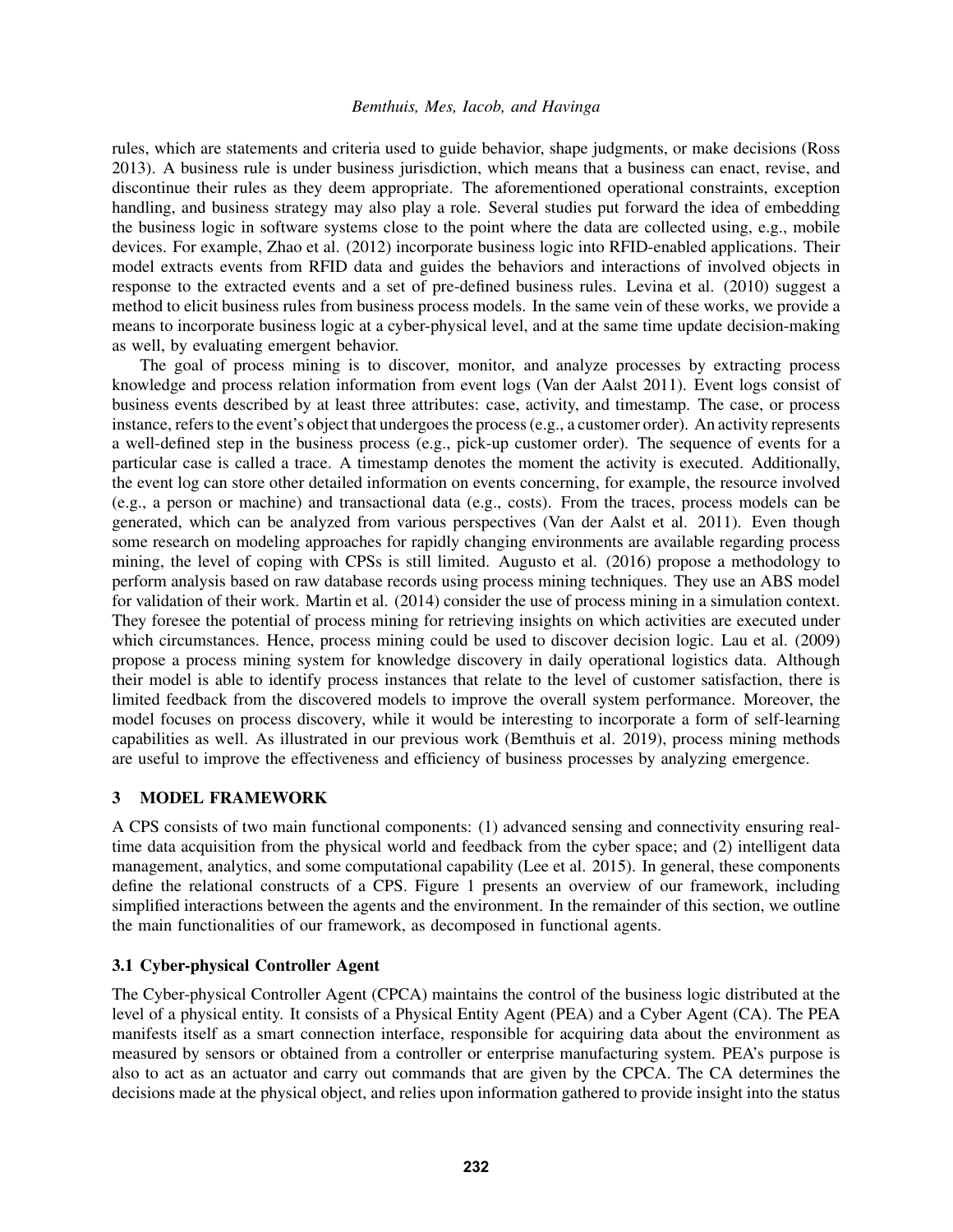*Bemthuis, Mes, Iacob, and Havinga*

<span id="page-3-0"></span>

Figure 1: A conceptual agent-based framework for business logic and emergent behavior analysis in cyber-physical systems.

of the individual physical entity (e.g., machine). The CPCA is collaborating with other CPCAs as well as with the Business Rule Management Agents (BRMAs). In turn, a CA can extract information from these sources to enrich its self-learning capabilities. It can decide by itself how to evaluate the conditions to arrive at a conclusion (the business logic). The two functional CPS components are linked by the feedback loops where collaborating computational entities (embedded in agents) are connected (i.e., monitored, controlled, coordinated, and integrated) with the surrounding physical world and its on-going processes.

### 3.2 Busines Rule Management Agent

The CPCA can be connected with so-called Business Rule Management Agents (BRMAs), which can help to derive conclusions from a set of conditions (see Figure [1a\)](#page-3-0). A BRMA manages a collection of business rules as determined by an organization or originated/updated via the Emergent Behavior Detection Agent (EBDA). We explain more about the EBDA in the next subsection, for the explanation of BRMA's functionalities below it suffices to think about EBDA as a means to extract business rules from ubiquitous sources such as websites, humans, etc. The synergetic interaction between CPCAs and BRMAs is one of the key components of our presented framework (see Figure [1b\)](#page-3-0). A BRMA can push new or updated business rules to a CPCA but a CPCA can also request or subscribe to new/updated business rules from a BRMA. A mechanism to control this can be a publish-subscribe procedure, where agents can subscribe themselves to receive updates about business rules of interest. In turn, each CPCA has to decide upon which business rules to adhere to, and what action to undertake. These actions can be to call for new/updated business rules, to push a new business rule, or to simply execute a business strategy according to the business logic.

A multitude of relationship typologies can be used for describing the interaction between CPCAs and BRMAs. The agent instances as shown in Figure [1b](#page-3-0) may actually take the form of different configurations, as those exemplified in Figure [2.](#page-4-0) These relations define how the CPCAs and BRMAs may interact with one another. Note that the interactions among agents of a similar type are not shown in this figure. In a dedicated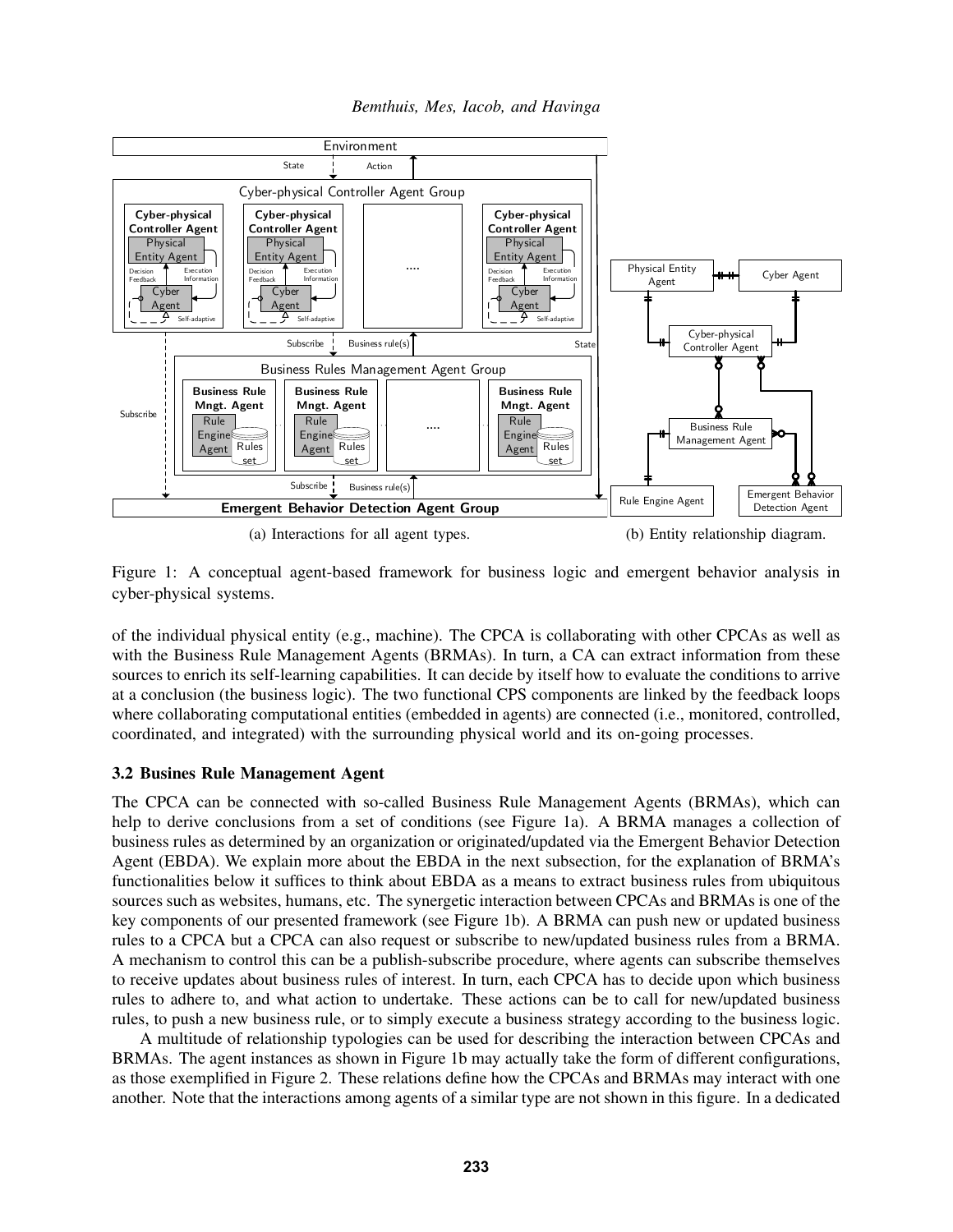relation, each CPCA has its own dedicated BRMA. The BRMA focuses on orchestrating the needs for business rules from/to the CPCA and the EBDA. In a distributed relation, a CPCA can be connected with one or more BRMAs. The centralized relationship assumes that we have some control over a group of CPCAs and BRMAs that may work together. That is, instead of having the CPCAs decide by themselves how and when to communicate with a BRMA, the orchestration mechanism decides how to coordinate the exchange and update of business rules based on requests and offers from its users (e.g., CPCAs, BRMAs). The goal of the central authority can be to achieve an efficient allocation of business rules. Hierarchical, mixed, and other forms of relational constructs are also possible because of the (mutual) agent interaction.

<span id="page-4-0"></span>

Figure 2: Relational strategies for connecting cyber-physical agents with business rule agents.

#### 3.3 Emergent Behavior Detection Agent

The goal of this agent is twofold: to adsorb data about the environment and to provide updates about business rules. To this end, it uses techniques for analyzing emergent behavior from the environment and from the BRMAs and CPCAs. A BRMA or CPCA may namely request updates about special cases of emergent behavior, for example, about some business rules that are not captured by its current ruleset. In principle, the EBDA is a special kind of agent that focuses on detecting (and, more broadly, analyzing) emergence, which is the accumulated result of agent interactions and other environmental behaviors.

As an example of emergent behavior arising from the environment, suppose the government decides to make certain food regulations stricter. This can mean that a new regulation may require that the temperature of logistics goods should be monitored every minute, and data about abrupt deviations should be stored. The EBDA extracts this information and converts this into new or updated business rules. This could be done through, for example, analyzing streams of event logs. Individual BRMAs get then aware of these new/updated business rules. For example, one BRMA responsible for fresh fish now decides to set the temperature sample rate to 30 seconds and another BRMA decides to adjust its data storage policy. As another example, suppose a CPCA that wants to check whether there is an update about a business rule. Consider having a CPCA responsible for a vehicle. The CPCA decides to follow the business rule that prescribes to go left at a certain junction. A moment later, another CPCA needs to make a similar decision. However, for some reason, this agent is doubting whether going left is the best decision. The CPCA, therefore, requests the BRMA to check for updates regarding the associated business logic. In turn, the BRMA requests an update from the EBDA. The BRMA also wants to check with the EBDA whether there are some new insights to be gained from emergent behaviors. The EBDA assesses the emergent behavior, for example concerning the impact of the other CPCA that decided to go left, and informs the BRMA that the vehicle should take the right path because that is expected to be more beneficial. These examples show that EBDA plays a prominent role in capturing knowledge about the environment and incorporating this knowledge dynamically into actual business rules.

The proposed framework not only allows to capture emergent behavior from real-world CPS but is also able to introduce or manipulate the emerging behavior by changing the agents' decisions. In turn, the EBDAs can assess the validity and impact of the strategies employed by the individual agents on the overall system. Furthermore, a similar relationship can be established between the EBDA and BRMA as exemplified with the CPCA and the BRMA (Figure [2\)](#page-4-0). Having one EBDA may be seen as having one single algorithm that has full control and overview of the emergent behavior. For example, a process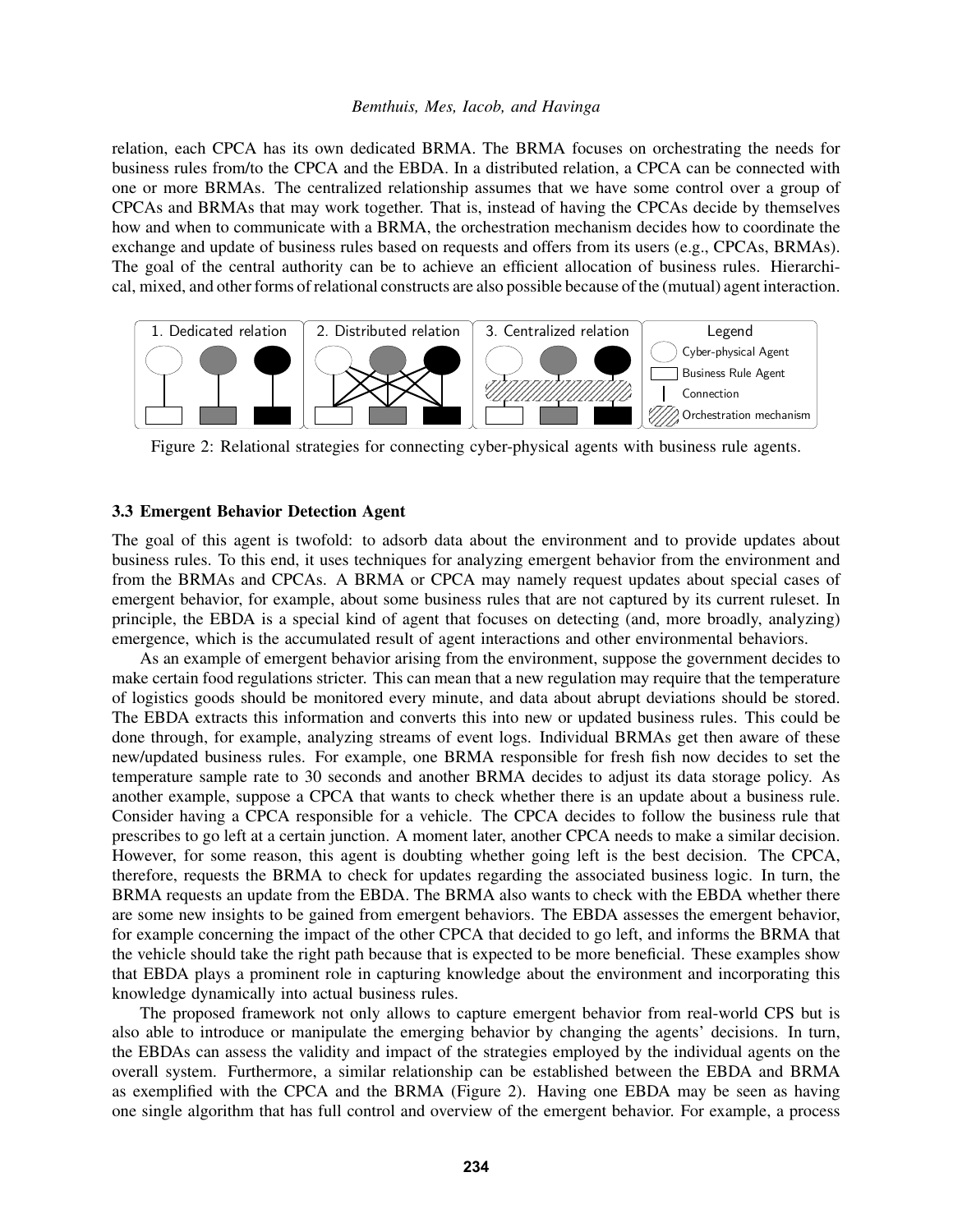mining algorithm can be used for that purpose but also a human can fulfill this role. In a distributed setting, EBDAs have their own perception of emergent behavior and means to absorb data, convert it to business rules, and provides updates to the BRMAs. For example, this could be implemented by having multiple process mining algorithms, each responsible for a class of emergent behaviors.

## <span id="page-5-0"></span>4 CASE STUDY

This section introduces our logistics case study. First, we briefly outline the case, after which we describe two components in more detail, the facility layout and the fleet and product composition.

## 4.1 Internal Transport of Smart Pallets in a Production Facility

The diversity of channel partners (e.g., suppliers, intermediaries, third party service providers, customers, etc.), heterogeneity of data sources, and advancements in IT infrastructures motivated us and our project partners to conduct a case study for an internal transportation network. The case study is about a production facility, which is data-intensive and uses consolidation approaches to bundle multiple sources of data for decision-making. With the vast influx of data in a connected environment, decision-making entities (e.g., forklift drivers, facility managers, etc.) are expected to receive relevant information and to adequately respond in a timely manner to, e.g., emerging disruptions.

The case study involves the transport of products that are subject to quality depreciation. Pivotal in this case study is the role of smart pallets, allowing to monitor the integrity of the shipments. The pallets are equipped with sensors and communication means, which enables us to identify and locate a pallet, but also to keep track of the speed, vibrations (e.g., shocks), temperature, humidity, pollution (e.g., CO2), and weight. The quality of the logistics goods we consider may be affected during storage and transport. By utilizing knowledge obtained from the smart pallets, conditions about the state of the logistics goods can be derived in a real-time manner. Moreover, having computational capabilities attached at the physical entity, makes this case a promising candidate for validating our framework.

More specifically, we consider the problem as a special case of the so-called Dynamic Pickup and Delivery Problem (DPDP). DPDPs belong to the class of vehicle routing problems in which objects need to be transported between an origin and a destination [\(Berbeglia et al. 2010\)](#page-10-5). In the dynamic variant, input data are revealed over time. A solution for this problem is described by a strategy, specifying which actions need to be performed as time passes [\(Berbeglia et al. 2010\)](#page-10-5). When transporting the goods, minimizing quality decay must be balanced against minimizing operating costs. Together with the (industrial) project partners, we incorporated some practical requirements at this design stage (as discussed hereafter), with the aim of closely representing reality.

### 4.2 Facility layout

The considered production facility focuses on designing transport routes and schedules for internal cargo transporters. Logistics goods are specified by pickup and delivery requests between origins and destinations. In the plant layout (see Figure [3a\)](#page-6-1), there are three regions specified. The first region facilitates transport from a conveyor belt to a climate-controlled environment. In the second region, the products are processed, packed, and prepared for shipment. The third region focuses on transporting the pallets from a pick-up area to climate-controlled trucks. Region one and three are the focus areas of this study, the second region is namely operated by an external party. It is also not possible to transit vehicles from one region to another region within the plant.

### 4.3 Fleet Composition and Products Facilitated

The case study involves a heterogeneous fleet of cargo transporters with fixed capacities. Three types of transporters are included: unmanned aerial vehicles (UAV), human-driven forklifts (HDF), and automated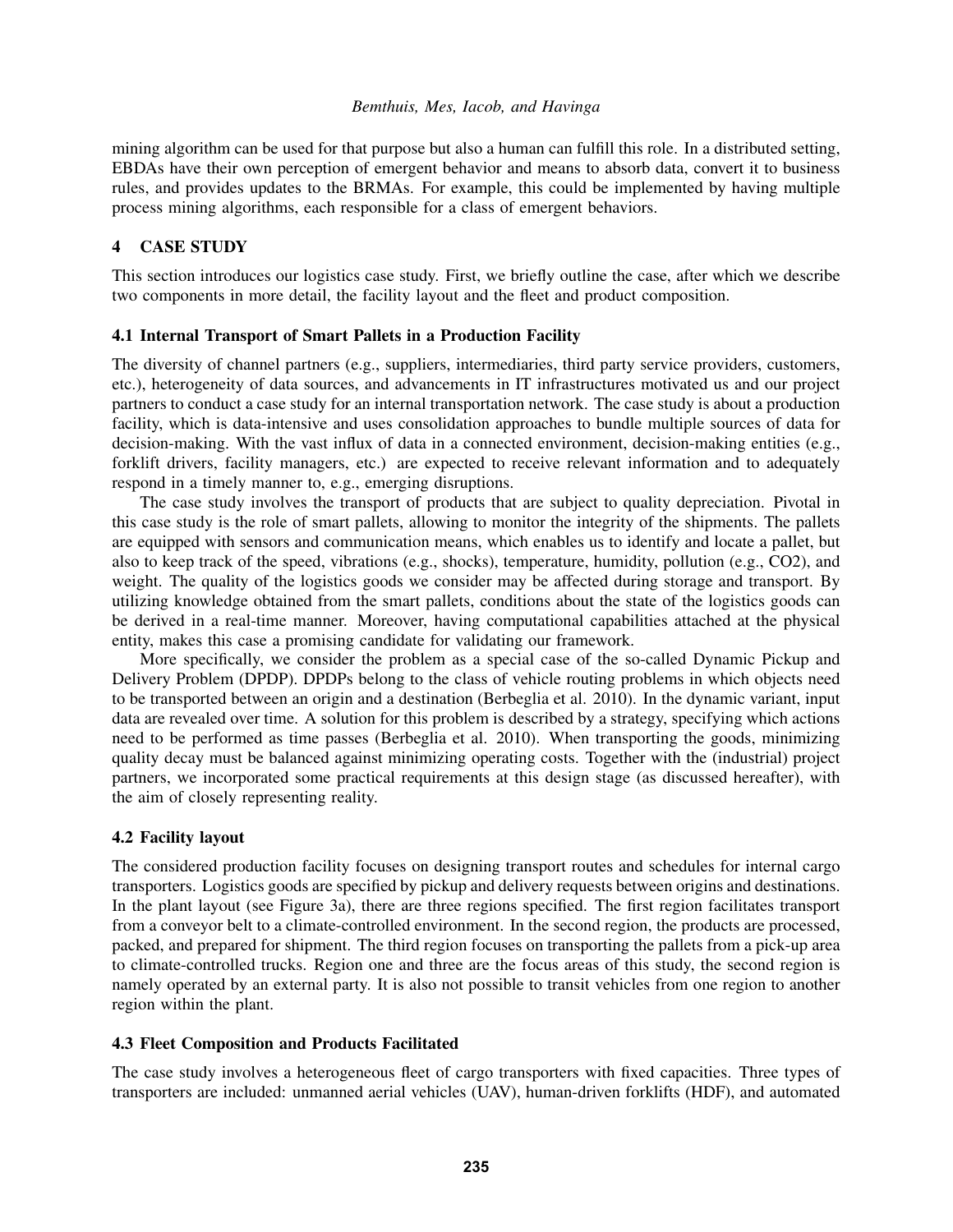<span id="page-6-1"></span>



Figure 3: High-level schematic overview of the case study.

guided vehicles (AGV). As shown in Table [1,](#page-6-2) each vehicle has its own properties. The vehicles operate on separated dedicated lanes, of which we assume that they do not interfere with each other. Among these properties, the quality decay factor requires some more attention. We assume that the quality of the goods transported is subject to deterioration, according to a certain rate as expressed with an exponential decay function:  $N(t) = N_0 e^{-\eta t}$ , where  $N(t)$  is the quantity at time *t* and  $\eta$  an exponential decay constant.

Likewise, the products are characterized by certain properties (see Table [1\)](#page-6-2). To obtain the quality decay rate of a vehicle during transport of a product, we imply that one could multiply the vehicle decay function with the corresponding product decay function. Since the focus of our study is not on region 2, we simply assume that there is no quality decay during that period. We consider that transportation requests are gradually revealed by means of a Poisson arrival process, and assume product-dependent exponentially distributed processing times in region 2. Furthermore, we assume that certain product types may not be transported together and that buffer sizes are unrestricted.

<span id="page-6-2"></span>

| Vehicles          |                     |                     |                     | Products                        |                          |                     |                     |                          |
|-------------------|---------------------|---------------------|---------------------|---------------------------------|--------------------------|---------------------|---------------------|--------------------------|
| Property          | UAV                 | <b>HDF</b>          | <b>AGV</b>          | Property                        | Product 1                | Product 2           | Product 3           | Product 4                |
| Speed $(km/h)$    | 12.0                | 6.0                 | 4.0                 | Size (units)                    | Small $(1)$              | Medium $(2)$        | Medium $(2)$        | Large $(3)$              |
| Capacity (units)  |                     | 3                   | 10                  | May not be transported together | $\overline{\phantom{a}}$ | Product 3           | Product 2           | $\overline{\phantom{m}}$ |
| Number available  | -6                  | ↑<br>∠              | 2                   | Processing time (minutes)       | $\sim N(3.0, 0.5)$       | $\sim N(4.0, 0.40)$ | $\sim N(4.0, 0.40)$ | $\sim N(5.0, 0.60)$      |
| Costs per vehicle | 100                 | 200                 | 500                 | Quality decay constant $(\eta)$ | $5.0 \cdot 10^{-3}$      | $3.0 \cdot 10^{-3}$ | $2.0 \cdot 10^{-3}$ | $1.0 \cdot 10^{-3}$      |
| per hour          |                     |                     |                     | at region 1                     |                          |                     |                     |                          |
| Quality decay     | $2.0 \cdot 10^{-3}$ | $1.0 \cdot 10^{-3}$ | $5.0 \cdot 10^{-3}$ | Quality decay constant $(\eta)$ | $4.0 \cdot 10^{-3}$      | $2.0 \cdot 10^{-3}$ | $1.0 \cdot 10^{-3}$ | $1.0 \cdot 10^{-3}$      |
| constant $(\eta)$ |                     |                     |                     | at region 3                     |                          |                     |                     |                          |
| Distance region   | 75 & 100            | 90 & 120            | 120 & 150           | Mean interarrival time          | 10                       | 20                  | 20                  | 30                       |
| $2 & 3$ (meters)  |                     |                     |                     | (seconds) $(1/\lambda)$         |                          |                     |                     |                          |

Table 1: Vehicle and product characteristics.

## <span id="page-6-0"></span>5 Simulation Modeling

To validate the framework, we evaluate various agent configurations. Below, we first give an overview of the ABS model, after which we discuss the modeling choices regarding the CPCA, BRMA, and EBDA. We implemented our model in the simulation software Tecnomatix Plant Simulation. Figure [4](#page-7-0) shows a screenshot of the simulation model.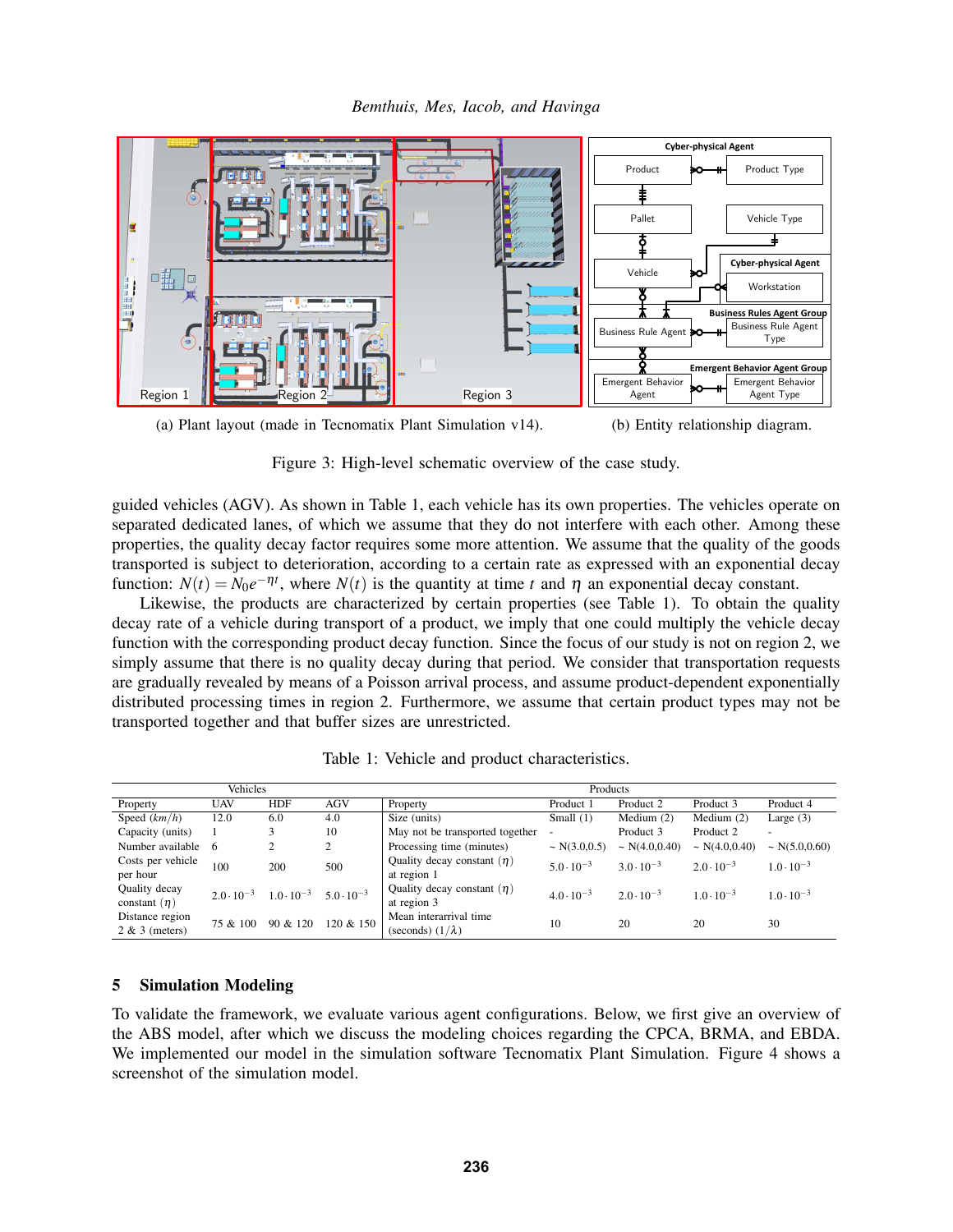<span id="page-7-0"></span>

Figure 4: Snapshot of the simulation model.

## 5.1 Modeling the Cyber-physical Controller Agent

CPCAs act as physical assets with the capabilities of making autonomous decisions. We model three types of CPCAs: vehicle CPCAs, pallet CPCAs, and workstation CPCAs. The vehicle CPCA decides upon actions carried out by the vehicle. This decision is based on the state as determined by the physical part of the vehicle (e.g., capacity, position, etc.) and the set of business rules. CPCAs adhere to the rules as discussed in the business rule agent modeling part (see below). A pallet CPCA is responsible for managing cyber-physical tasks related to the products and pallets. That is, initiating transport tasks and keeping track of the quality decay. The workstation CPCA is responsible for actions carried out before or after a vehicle CPCA picked-up or respectively dropped-off the pallet(s), such as processing the products.

The modeling for the CPCAs is based on a few simplifications and assumptions. Although some of the vehicles could transport the cargo both horizontally and vertically, we simply consider the travel distances as given in Table [1](#page-6-2) to be leading. Thereby, the given speed includes potential corrections for (de-)acceleration. Furthermore, the vehicle controller responsible for the physical movements of the vehicles is outside the scope of this study. For that reason, we consider the communication on a physical component level to only communicate driving actions to the vehicle controller. Also, we assume that the vehicle's controllers solve potential collision avoidance maneuvers or conflicts. Likewise, the management of recharging, refueling or maintenance strategies is not part of our study. Instead, we assume there is sufficient time during parking to fulfill these kinds of needs and that additional compensation is embedded into the cost composition. The physical size of the vehicles is also not relevant in our model because we consider that the decision-making moments are based on the central midpoint of the vehicle. In practice, one could correct this at the controller level. Lastly, the pick-up and drop-off locations provide enough space to hold all vehicles and pallets.

# 5.2 Modeling the Business Rule Management Agent

For our case study, we decide to focus on the planning and control of the vehicles by using relatively simplistic dispatching rules. The dispatching rule is an algorithm for assigning jobs to vehicles or vice versa, and can be seen as a special case of a business rule, which seems appropriate for modeling our BRMAs. We further decide to dedicate one BRMA to each vehicle type, product type, and workstation. Considering decoupling and cohesion criteria, we use three types of vehicle BRMAs, four types of pallet BRMAs and one type of workstation CPCA. These BRMAs each have a one-to-one relationship with their CPCA counterpart. For the sake of clarity, we depict the logic according to the studied business rules (as defined hereafter) as shown in Figure [5a.](#page-8-1)

# 5.3 Modeling the Emergent Behavior Detection Agent

Event logs captured or executed by individual agents are used as input for the emergent behavior discovery algorithm. The aggregated event traces are represented in the form of mined process models. The process of deducing emergence (e.g., gaining insights from the mined process models) through traces of events, is done by the emergent behavior discovery algorithm and the subsequent analysis part (see Figure [5b\)](#page-8-1). For the purpose of this study, we decide to implement only one EBDA, by using the process mining discovery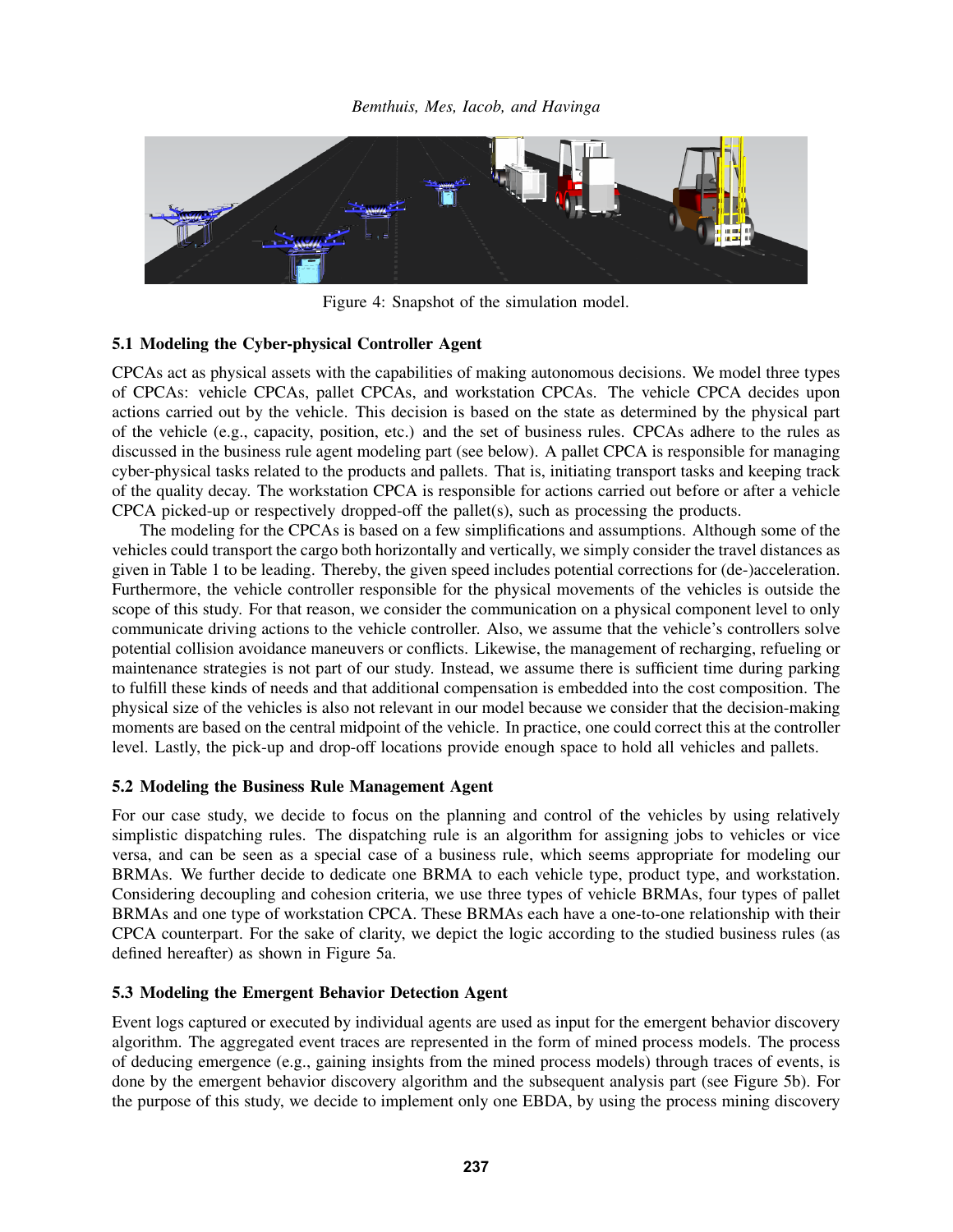<span id="page-8-1"></span>

(a) Flowchart for job and vehicle arrivals.

(b) Flowchart for emergent behavior triggers.

Figure 5: High-level overview of the simulation model.

algorithm. As shown in Figure [5b,](#page-8-1) three triggers are used for executing the algorithm: environment, BRMAs or CPCAs, and the EBDA itself. In our analysis, we illustrate how business rules could be derived from the mined process models and, consequently, adapt the CPCAs' decisions.

# <span id="page-8-0"></span>6 VERIFICATION AND VALIDATION

Model verification and validation are important steps for establishing a sound model and for providing credibility to the model's user. Amongst others, the following verification techniques, as listed by [Law \(2015\),](#page-11-16) have been used: debugging modules or subprograms, using a common simulation package (Tecnomatix Plant Simulation v14), running the model under simplifying assumptions, running the model under a variety of settings, and trace outputs. In addition, we used programming concepts such as using preconditions, postconditions, and invariants (e.g., a vehicle must not have a negative load) when reasoning about the correctness of the model. Furthermore, we used the implemented process mining algorithms to verify the behavior of the agents executed by the simulated processes, as inspired by [Bemthuis et al. \(2019\).](#page-10-3) Finally, we used several black-box validation techniques (i.e., relating inputs to outputs of the system and addressing functionalities and requirements with a focus on the overall system behavior) and white-box validation techniques (i.e., validating constituent parts of the model). Based on these validation efforts, as well as on discussions with our industrial partner, we conclude that our ABS model is sufficiently accurate for the purpose of this study.

# 6.1 Experimental Configuration

The experiments we consider are based on business rules. Our first set of rules comprises dispatching rules, whereby we distinguish between product-initiated and vehicle-initiated dispatching rules. The productinitiated rules are: random (R), lowest utilization (L), and shortest travel distance (S). The vehicle-initiated rules are: random (R), lowest quality decay (L), and highest quality decay (H). Another rule we introduce is that products of which the quality has dropped below 60% (before being assigned in region 1), will be disposed. Scenarios with different combinations of business rules and number of vehicles are simulated.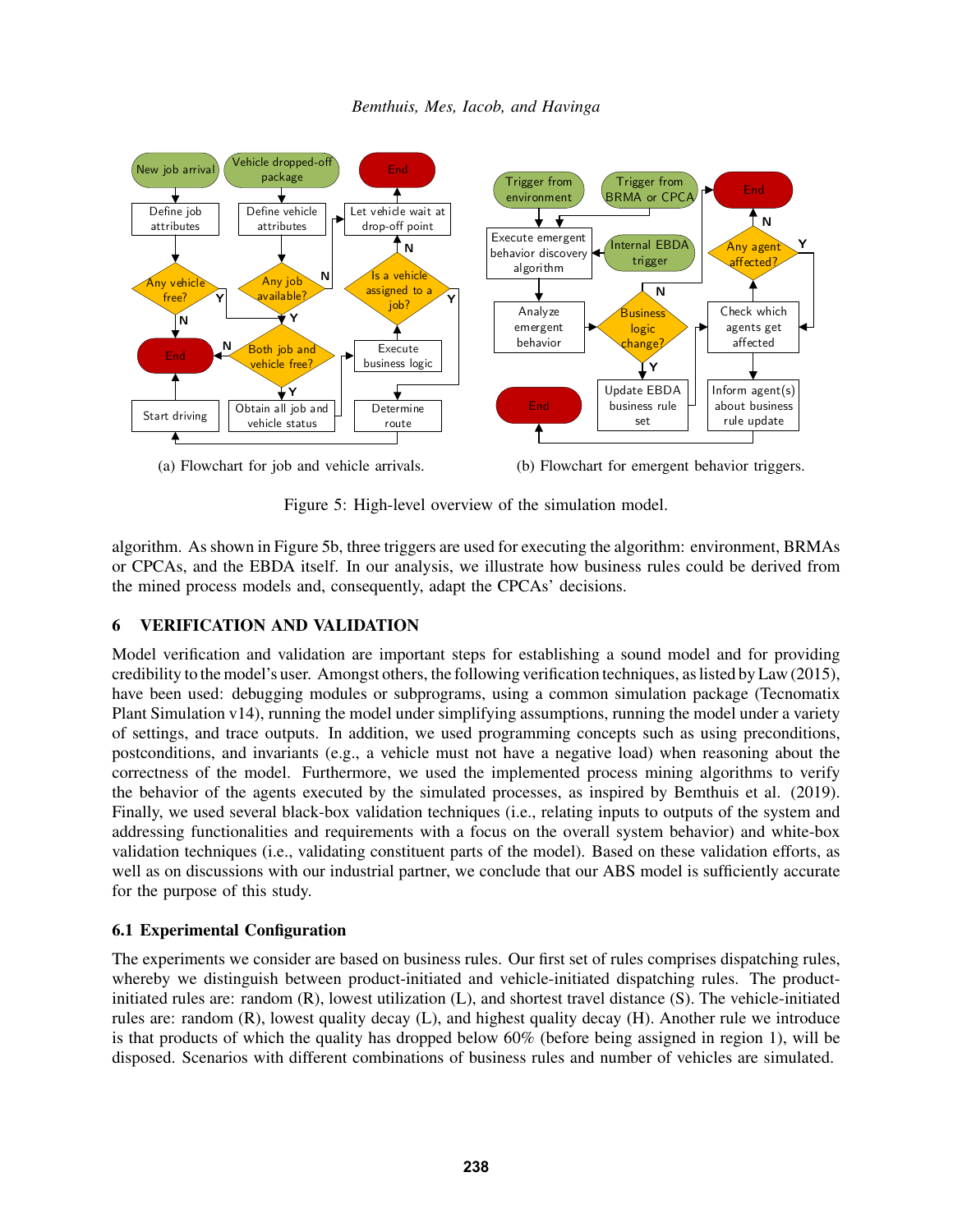#### 6.2 Experimentation and Results

We analyzed two components of the framework in more detail. First, the effect of selected business rules as executed by the CPCAs, illustrating the effectiveness of our agent-based approach. Next, the extraction of new business rules through the EBDA. In the latter analysis, we demonstrate the agent's learning principle.

## 6.2.1 Impact of Business Rules on CPCAs

We conducted simulation experiments for three scenarios. Scenario 1 comprises 3 UAVs, 1 HDF, and 1 AGV in both region 1 and region 3. Scenario 2 includes 3 UAVs, 2 HDFs, and 2 AGVs in both regions. Scenario 3 is similar to scenario 2, but without UAVs. After applying Welch's method [\(Law 2015\)](#page-11-16), we identified a warm-up period of 120 products (using the product cycle time as indicator). In the first considered experiment, this was obtained after roughly 15 minutes of simulation time, yet we decided to use a warm-up period of 2 hours. For this purpose, we use a non-terminating simulation, in which each run is executed for 11 hours. We omitted the first two hours and the last hour (the latter one for statistical data collection purposes). After conducting 20 runs per experiment, we obtained the results as shown in Figure [6.](#page-9-0) The figure shows the average cycle time (CT) per product and average decay level (DL) reached when a product leaves the system for the three scenarios. The experiment letters denotes respectively the aforementioned vehicle-initiated rule (R,L,H) and the product-initiated rule (R,L,S). The figure reveals that there is a link between the CT and the decline of DL, which is in line with expectations because the longer a product is in the system, the more time passes for decaying a product's quality. Interestingly, scenario 3 scores for most of the experiments the lowest DL and highest CT. There are some exceptions, such as with experiment HR, in which scenario 1 yields a higher CT and DL. Besides these differences between scenarios, the numbers also show that the choice of dispatching rules is important.

<span id="page-9-0"></span>

Figure 6: Simulation results for three scenarios.

#### 6.2.2 Adapt Agent Decisions Based on Emergent Behavior Analysis

We show a basic form of agent's self-learning capabilities by conducting a few manual steps of how agent decisions can be adapted based on the mined process models. As more research should be carried out on that regard [\(Bemthuis et al. 2019\)](#page-10-3), we believe that a promising first step is to demonstrate a few iterations. As starting point, let us consider the first run of scenario 2, experiment RR. For illustrative purposes, we assume that we do not know the results of the simulation study (Figure [6\)](#page-9-0). Instead, we used the process mining software Disco and generated the process models using a fuzzy miner. Based on the first considered mined process models (a subset is shown in Figure [7a\)](#page-10-6) the decision is taken to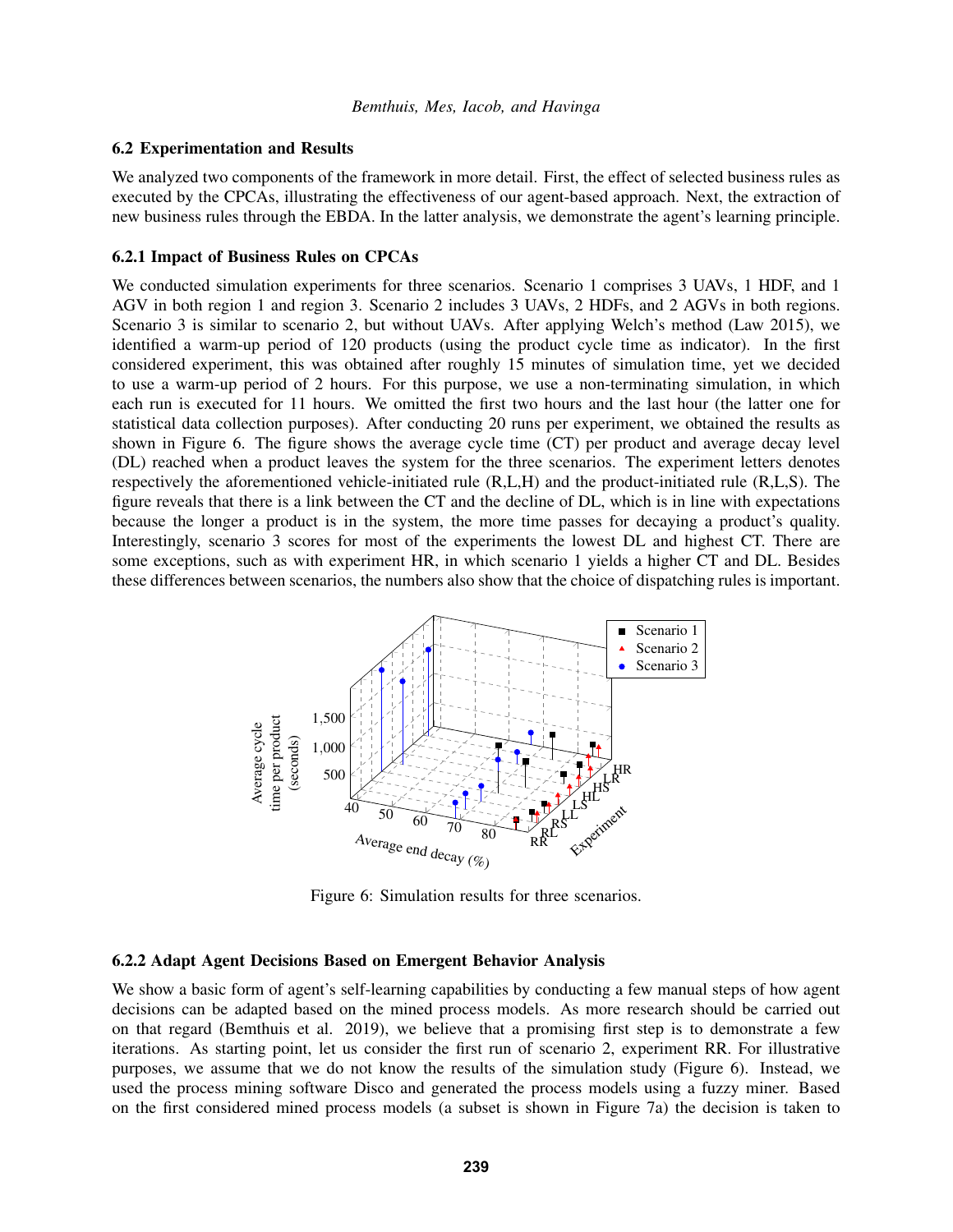implement the lowest quality decay vehicle-initiated rule. Applying the fuzzy miner algorithm to the newly obtained event logs, the (sample) process model as shown in Figure [7b](#page-10-6) is obtained. Again, based on the mined process models, it is decided that changes are necessary. To cut costs, the decision is taken to remove one UAV and one HDF per region. Based on the resulting mined models (see Figure [7c\)](#page-10-6) the agent could now consider further steps. Studying the impact of agent decisions as demonstrated with process mined models looks promising and more research is required to further quantify agent-learning methods.

<span id="page-10-6"></span>

(a) Scenario 2 experiment RR run 1. (b) Scenario 2 experiment LR run 2. (c) Scenario 1 experiment LR run 3.

Figure 7: Part of mined process models for three manual iterations.

## <span id="page-10-2"></span>7 CONCLUSIONS AND FURTHER RESEARCH

This paper proposes an ABS framework that will aid decision makers in capturing and analyzing emergent behavior in CPS. We have undergone a rethinking of the problem by encapsulating business logic and drawing on a synthesis of ABS and emergent behavior analysis techniques in a CPS-context. A coldchain logistics case study based on a DPDP is presented for demonstrating the working of the conceptual framework, whereby process mining techniques are used to capture emergent behavior. Our results suggest that the way business logic is incorporated in CPS affects how the system performs and how and what behavior emerges. Our approach also paves the way for more sophisticated analytical methods where agents can learn from their environment thereby improving their decision-making capabilities. The feasibility of our approach could be also be further explored for optimal decision-making.

#### ACKNOWLEDGMENTS

This work was supported by the Netherlands Organization for Scientific Research (NWO) under the DataRel project (grant 628.009.015), and EFRO, OP Oost program under the Countdown project.

## **REFERENCES**

- <span id="page-10-1"></span>Alcacer, V., and V. Cruz-Machado. 2019. "Scanning the Industry 4.0: A Literature Review on Technologies for Manufacturing ´ Systems". *Engineering Science and Technology, an International Journal* 22(3):899 – 919.
- <span id="page-10-4"></span>Augusto, V., X. Xie, M. Prodel, B. Jouaneton, and L. Lamarsalle. 2016. "Evaluation of Discovered Clinical Pathways Using Process Mining and Joint Agent-Based Discrete-event Simulation". In *Proceedings of the 2016 Winter Simulation Conference*, edited by P. Frazier, T. M. Roeder, R. Szechtman, and E. Zhou, 2135–2146. Piscataway, New Jersey: Institute of Electrical and Electronics Engineers, Inc.

<span id="page-10-0"></span>Baheti, R., and H. Gill. 2011. "Cyber-Physical Systems". *The Impact of Control Technology*:161–166.

- <span id="page-10-3"></span>Bemthuis, R. H., M. Koot, M. R. K. Mes, F. A. Bukhsh, M. Iacob, and N. Meratnia. 2019. "An Agent-Based Process Mining Architecture for Emergent Behavior Analysis". In *2019 IEEE 23rd International Enterprise Distributed Object Computing Workshop (EDOCW)*, October 28<sup>th</sup>-31st, Paris, France, 54-64.
- <span id="page-10-5"></span>Berbeglia, G., J.-F. Cordeau, and G. Laporte. 2010. "Dynamic Pickup and Delivery Problems". *European Journal of Operational Research* 202(1):8–15.